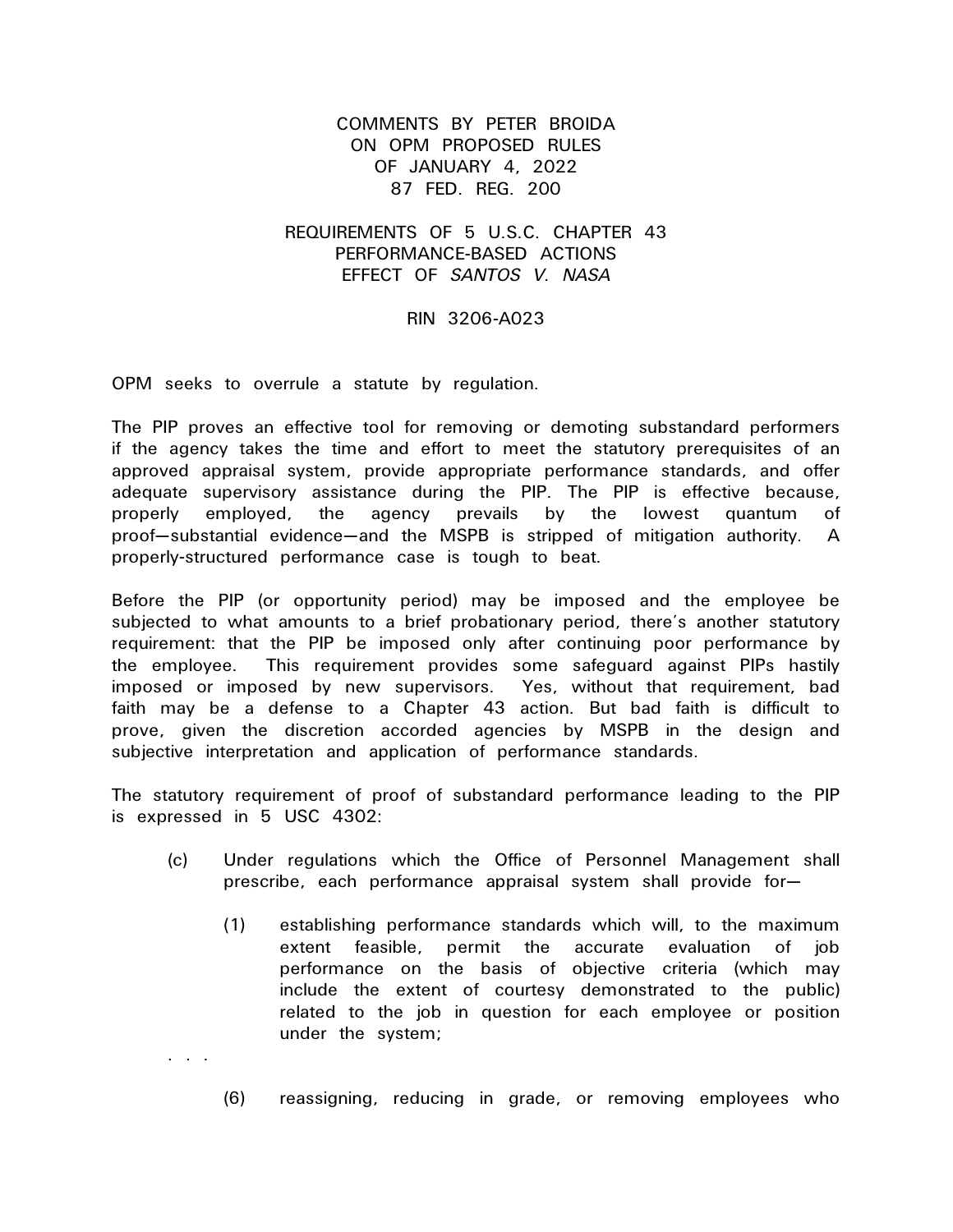*continue to* have unacceptable performance but only after an opportunity to demonstrate acceptable performance.

The quoted language is unchanged (but renumbered in the US Code) from its inception in Pub.L. 95-454, 92 Stat. 1132-33, the 1978 Reform Act.

Had the statutory framers sought to avoid examination of pre-PIP performance, omission of two words would have sufficed. Inclusion of the language demonstrates the opposite intent.

The earliest MSPB decision that considered whether examination of pre-PIP performance is required is *Wilson v. Dept. of Navy*, 24 MSPR 583 (1984).

*Wilson* was incorrectly decided because *Wilson* misquoted or misread the statute.

The error is readily identified. In *Wilson*, MSPB stated:

5 U.S.C. § 4302(b)(6) provides that employees may be removed or demoted due to unacceptable performance, but only after an opportunity to demonstrate acceptable performance.

. . .

The presiding official agreed that appellant did make "errors" during this period. I.D. at 6. However, the presiding official apparently determined that the agency had to establish, by substantial evidence, that appellant was performing unsatisfactorily prior to the issuance of the letter of requirement in order to sustain the demotion.

We can find no statutory or regulatory basis to support the presiding official's conclusion concerning such a showing. In the instant case, the agency issued appellant a letter notifying him of the need to improve his performance, and afforded appellant ample opportunity and assistance to make such improvement.

The reason the Board found no statutory basis to support the presiding official's decision was because the Board improperly synopsized the statute by leaving out those two words—"*continue to*"—have unacceptable performance but only after an opportunity to demonstrate acceptable performance.

The error multiplied upon its kind:

*Stewart v. Dept. of Air Force*, 35 MSPR 622, 625 (1987) (relying on *Wilson*);

*Brown v. VA*, 44 MSPR 635, 640 (1990) (relying on *Wilson*);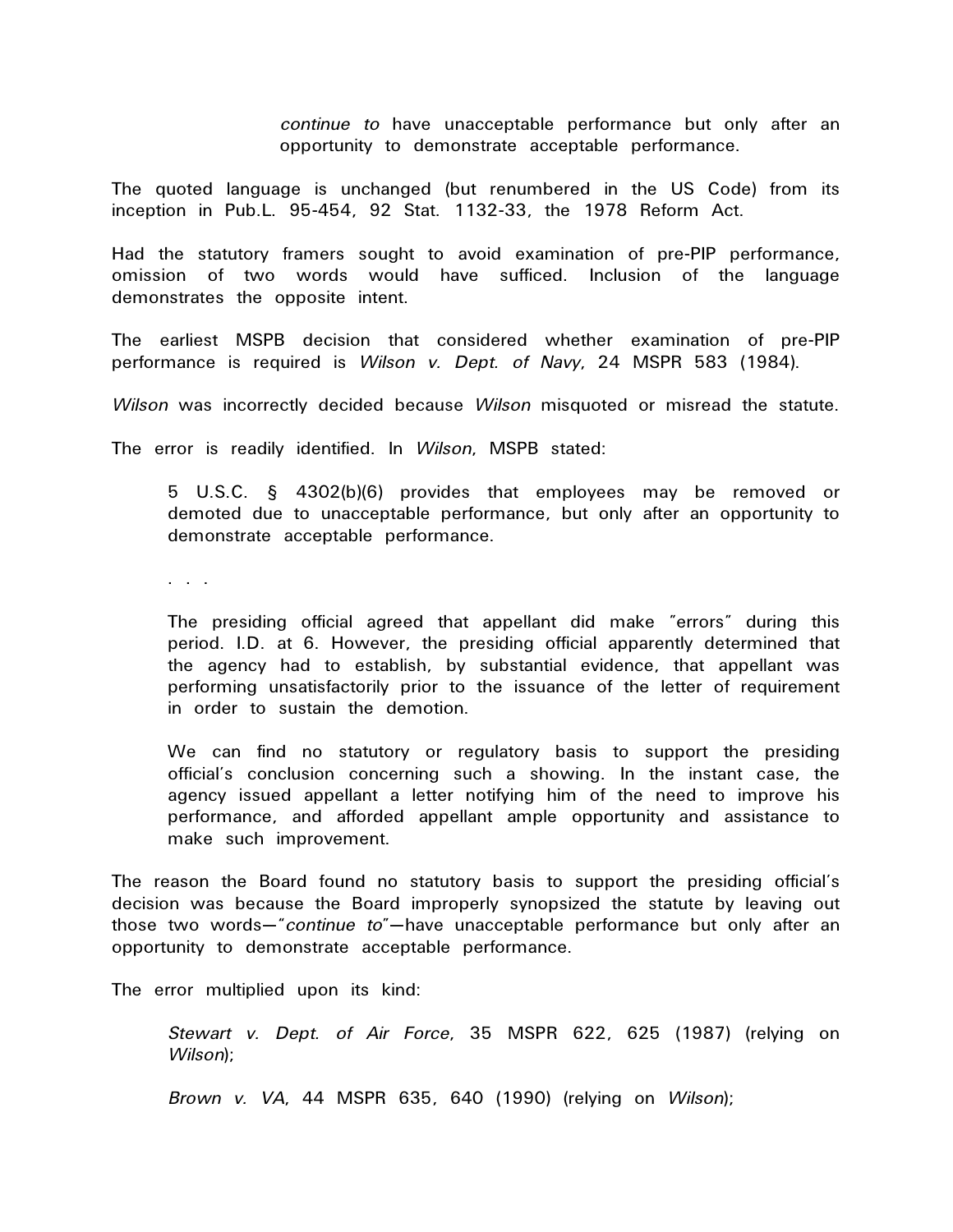*Clifford v. USDA*, 50 MSPR 232, 234 n.1 (1991) (relying on *Wilson* and *Brown*);

*Wright v. Dept. of Labor*, 82 MSPR 186, 191–92 ¶ 12 (1999) (relying on *Brown* and *Clifford*);

*Thompson v. Dept. of Navy*, 89 MSPR 188, 196 ¶ 19 (2001) (relying on *Wilson*).

Long and short: *Wilson* erred; the error repeated.

Until *Santos*.

Fernando Santas was fired by NASA from his job as a mechanical engineer after a PIP. Unsuccessfully, Santos sought protection through an appeal to the MSPB's Atlanta office. Based on *Wright*, *supra*, the AJ rejected the contention that the agency was required to demonstrate unacceptable performance before imposing a PIP. *Santos v. NASA* (MSPB ID AT-0432-19-0074-I-1 [May 21, 2019]).

Undeterred, Mr. Santos sought respite at the Federal Circuit.

And the higher authority accepted his argument that the Chapter 43 action failed for lack of demonstration of unacceptable pre-PIP performance, *Santos v. NASA*, 990 F.3d 1355, 1361- (Fed. Cir. 2021):

. . . Section 4302(c) contains six subsections that detail what must comprise an agency's performance appraisal system. Subsections (c)(5) and (c)(6) advise how an agency's performance appraisal system should handle "unacceptable performance." An agency's performance appraisal system should provide for "assisting employees in improving unacceptable performance," 5 U.S.C. § 4302(c)(5), as well as "reassigning, reducing in grade, or removing employees who *continue to* have unacceptable performance but only after an opportunity to demonstrate acceptable performance," 5 U.S.C. § 4302(c)(6) (emphasis added). Agencies usually provide employees "an opportunity to demonstrate acceptable performance" by placing them on a PIP. *See Harris* , 972 F.3d at 1311.

Thus, Section 4302(c)(6) makes clear that an agency is only allowed to "reassign[ ], reduc[e] in grade, or remov[e] employees who *continue to* have unacceptable performance" during a PIP. 5 U.S.C. § 4302(c)(6) (emphasis added). To "continue to have unacceptable performance" during the PIP, as the statutory text requires, an employee must have displayed unacceptable performance prior to the PIP. Under the plain meaning of the statute, then, an agency must defend a challenged removal by establishing that the employee had unacceptable performance before the PIP and "continue[d] to" do so during the PIP.